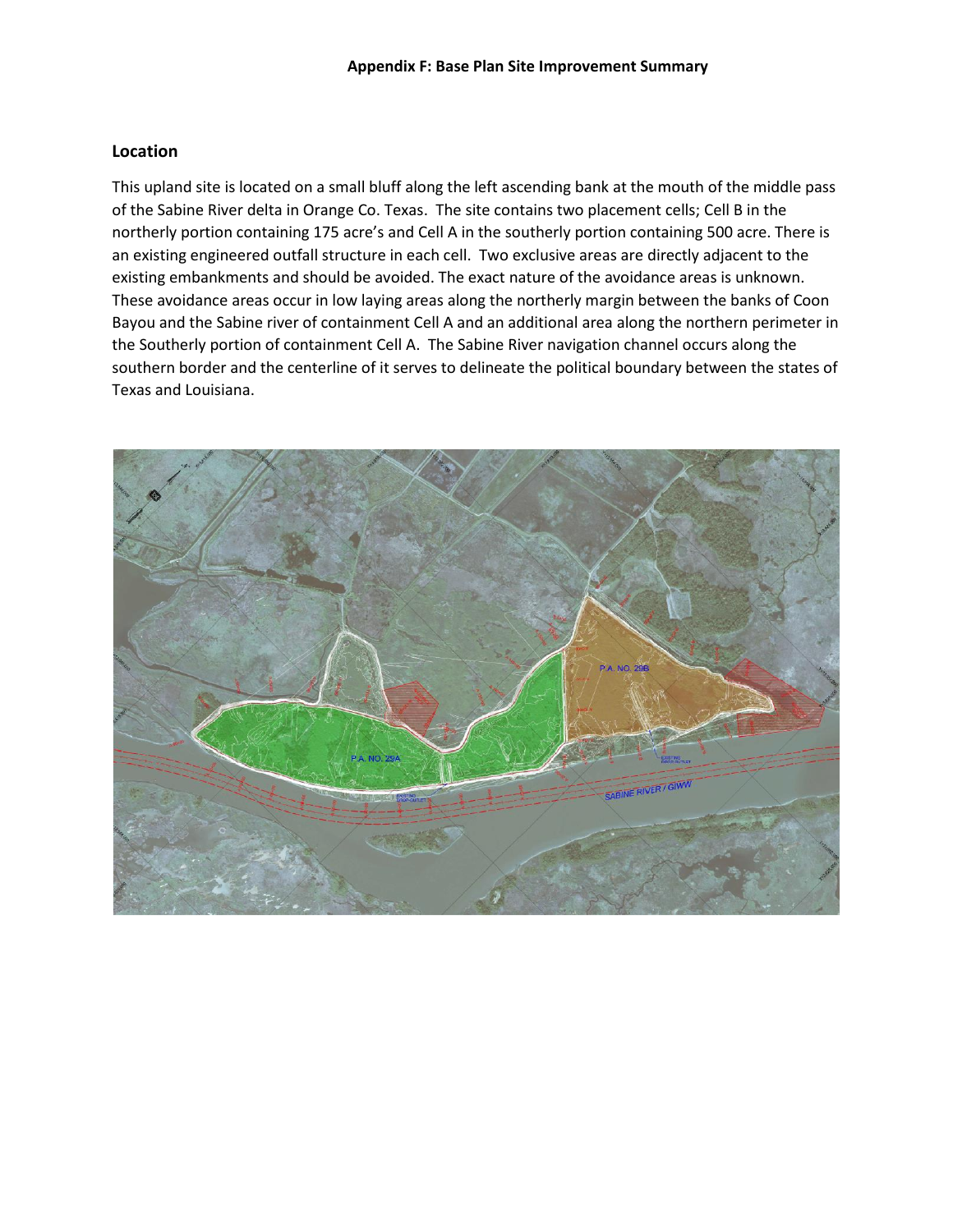### **Current Conditions**

• Outlet structures at both 29A and 29B need to be replaced to make site operational

|                                           | <b>29A</b> | <b>29B</b> | <b>Total</b> |  |
|-------------------------------------------|------------|------------|--------------|--|
| <sup>1</sup> Current Capacity<br>(cu yds) | 233,194    | 111,113    | 344,307      |  |
|                                           |            |            |              |  |

*Note 1: Current capacities doesn't maintain a 3 ft Freeboard throughout the PA.*

*Pictures from Site visit conducted in 2012.*

*W:\CADD\projects\Placement-Areas\SNWW\SABINE RIVER PLACEMENT AREA 29\photos*

## **Dike Raise Options**

|                                     | 29A      | <b>29B</b> | <b>Total</b> |  |
|-------------------------------------|----------|------------|--------------|--|
| <sup>1</sup> Raise to Both Cells to | 233,194* | 522,635    | 755,828      |  |
| Elev. $+13.0$ ft (cu yds)           |          |            |              |  |
| <sup>1</sup> Raise Both Cells to    |          |            |              |  |
| Elev. $+16.0$ ft (cu yds)           | 816,580  | 975,065    | 1.8 million  |  |
|                                     |          |            |              |  |

*Note 1: This elevation includes the required 3 ft Freeboard.*

*Note \*: This option will only increase Freeboard to 29A. It will not increase the current capacities.*